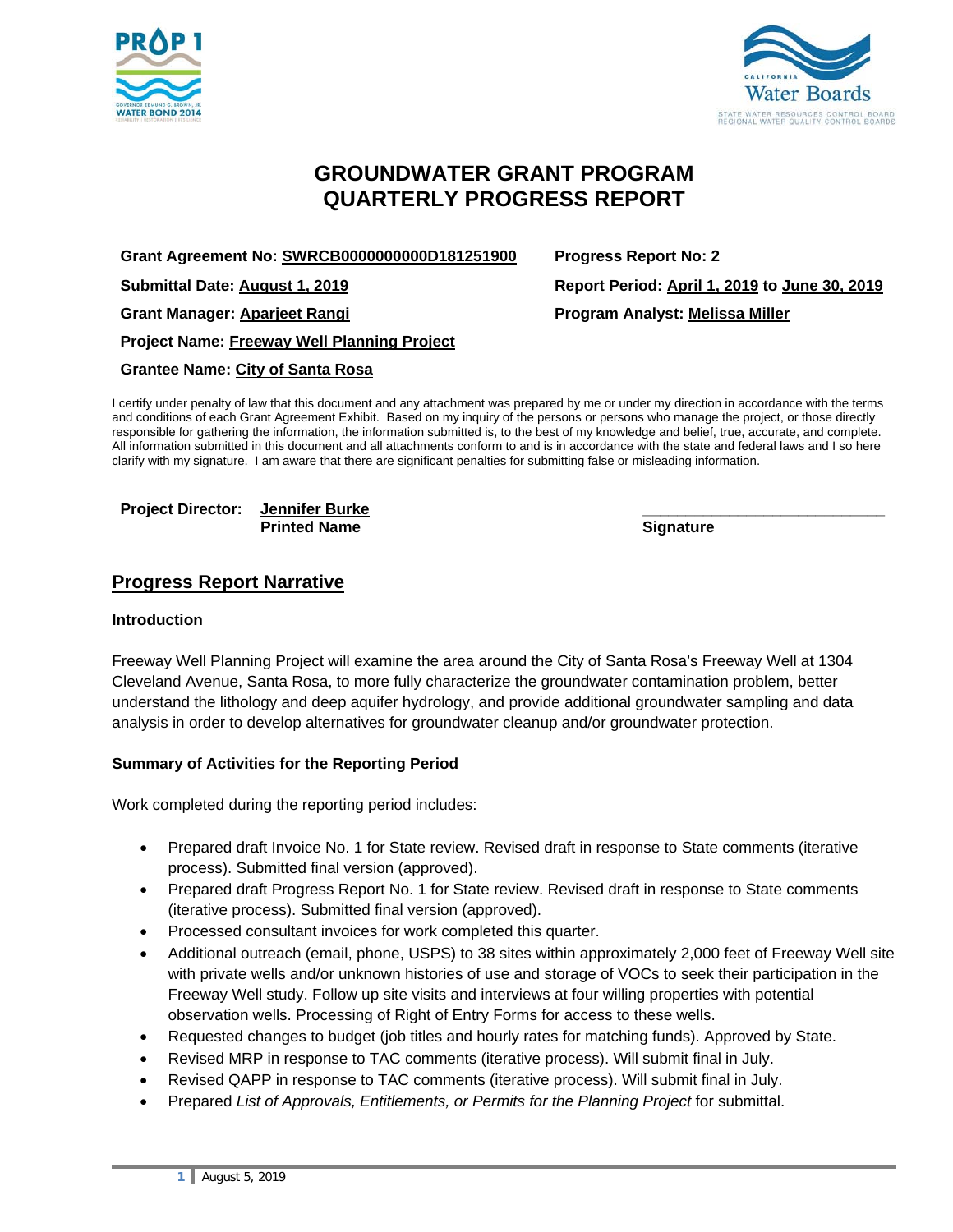



- Scheduled TAC meeting #2. Prepared agenda and handouts for meeting. Held meeting (June 13). Submitted meeting materials to State (agenda, minutes, handouts, attendance).
- Solicited participation in the Stakeholder Advisory Group. Scheduled SAG meeting (July 8) and prepared meeting materials (agenda, PowerPoint deck and printed version, sign-in sheet).
- Revised Remedial Investigation Workplan in response to TAC comments (iterative process). Will submit final in July.
- Conducted follow up site visits and interviews at properties with potential observation wells to further assess well configurations to determine if they can be fitted with transducers or other measuring devices.
- Prepared and processed right of entry agreements for access to observation wells at willing sites.
- Developed and published webpage for project (www.srcity.org/FreewayWell).
- Continued to discuss, develop review, and revise draft technical specifications for multiple completion monitoring well.
- Site visits and research (sound wall construction, monitoring well construction) for engineering specifications for Invitation for Bids for monitoring well construction activities.
- Prepared the Opinion of Probable Construction Cost for competitive bid packet.
- Preparation and public posting of Invitation for Bids for monitoring well construction (June 26).
- Developed, printed, folded, and mailed outreach letters to 35 property owners, residents and businesses within 500 feet of the site to inform them of upcoming monitoring well construction activities (see Advance Project Notice in Appendix C).
- Completed preliminary right of way investigation for future construction activities.
- Communicated with Grant Manager regarding variety of grant related issues, such as:
	- o Grant invoicing, grant progress report, budget amendment, TAC meeting, Stakeholder Advisory Group, Public Meeting (to be held in Aug), revisions to MRP, QAPP, and RI Workplan, GeoTracker requirements, list of permits, contents of project webpage, outreach materials.
- Prepared and submitted deliverables (see list below).

#### **Setbacks**

• None

## **Summary of Items for Review**

Items completed and submitted for review during the reporting period include:

- Item No. A.1 Project Management (Cumulative 33% Complete)
	- o Submitted Budget Amendment (approved).
- Item No. A.2 General Compliance Requirements (Cumulative 75% Complete)
	- o MRP finalized. Will be submitted next quarter (July).
	- o QAPP finalized. Will be submitted next quarter (July).
- Item No. A.3 Permitting and Environmental Compliance (Cumulative 100% Complete) o List of Approvals, Entitlements, or Permits submitted to State.
	-
- Item No. A.4 Technical Advisory Committee (Cumulative 25% Complete)
	- o Second meeting held (June 13) and meeting materials submitted to State in June.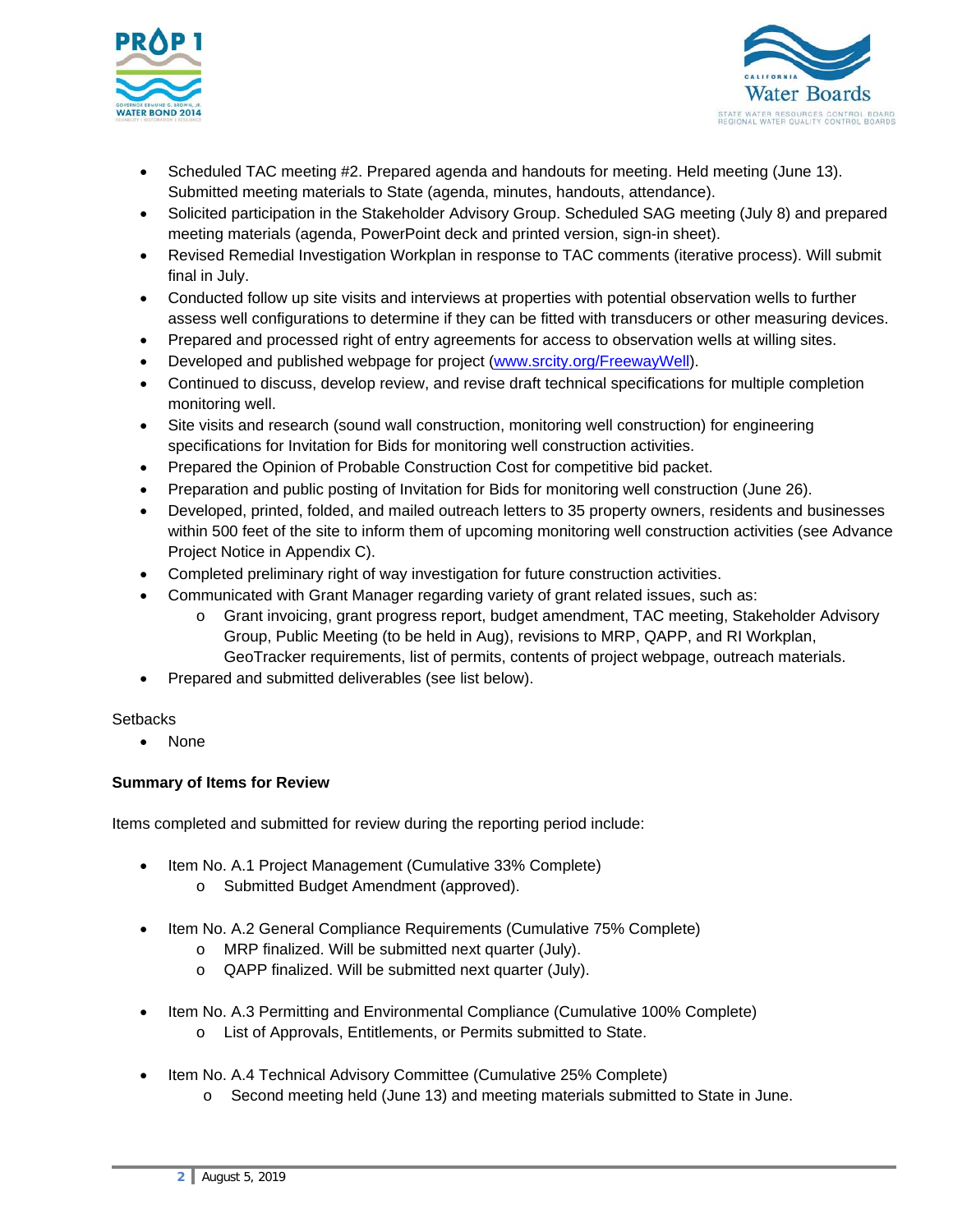



- Item No. A.5 Stakeholder Advisory Group (Cumulative 50% Complete)
	- o SAG meeting scheduled for next quarter (July 8).
- Item No. A.6 Remedial Investigation Workplan (Cumulative 99% Complete)
	- o RI Workplan finalized. Will be submitted next quarter (July).
- Item No. A.9 Public Outreach (Cumulative 50% Complete)
	- o Project webpage (srcity.org/FreewayWell) went live in June and State was notified.

## **Summary of Items in Progress**

Items in progress/developed, or not worked on, during the reporting period include:

- A.1 Project Management (Cumulative 33% Complete)
	- 1.2 Notification of upcoming meetings, workshops, and trainings ongoing
	- 1.3 Detailed project schedule previously completed
	- 1.4 Periodic and final site visits ongoing
	- 1.5 Pre, during, and post construction photos no construction yet

A.2 General Compliance Requirements (Cumulative 75% Complete)

- 2.1 GPS information not collected yet
- 2.2 MRP finalized in June. To be submitted to State next quarter (July).
- 2.3 QAPP finalized in June. To be submitted to State next quarter (July).
- A.3 Permitting and Environmental Compliance (Cumulative 100% Complete)
	- 3.1 List of Approvals, Entitlements, or Permits submitted to State in April
	- 3.2 Final CEQA documentation previously completed

A.4 Technical Advisory Committee (Cumulative 25% Complete)

- 4..1 List of TAC members previously completed
- 4.2 Summary of Kickoff meeting previously completed
- 4.3 Meeting materials for the Kickoff meeting previously completed
	- Meeting #2 held (June 13) and meeting materials submitted to State in June.
	- Meeting #3 scheduled for next quarter (Aug 6).

#### A.5 Stakeholder Advisory Group (Cumulative 50% Complete)

- 5.1 List of SAG members to be submitted to State next quarter (July).
- 5.2 SAG meeting schedule previously completed
	- Meeting to be held next quarter (July 8).
	- Invitations to stakeholders sent out.
	- Outreach materials submitted to State.
- 5.3 SAG meeting materials to be submitted to State next quarter (July).

A.6 Remedial Investigation Workplan (Cumulative 99% Complete)

6.1 RI Workplan finalized in June. To be submitted to State next quarter (July).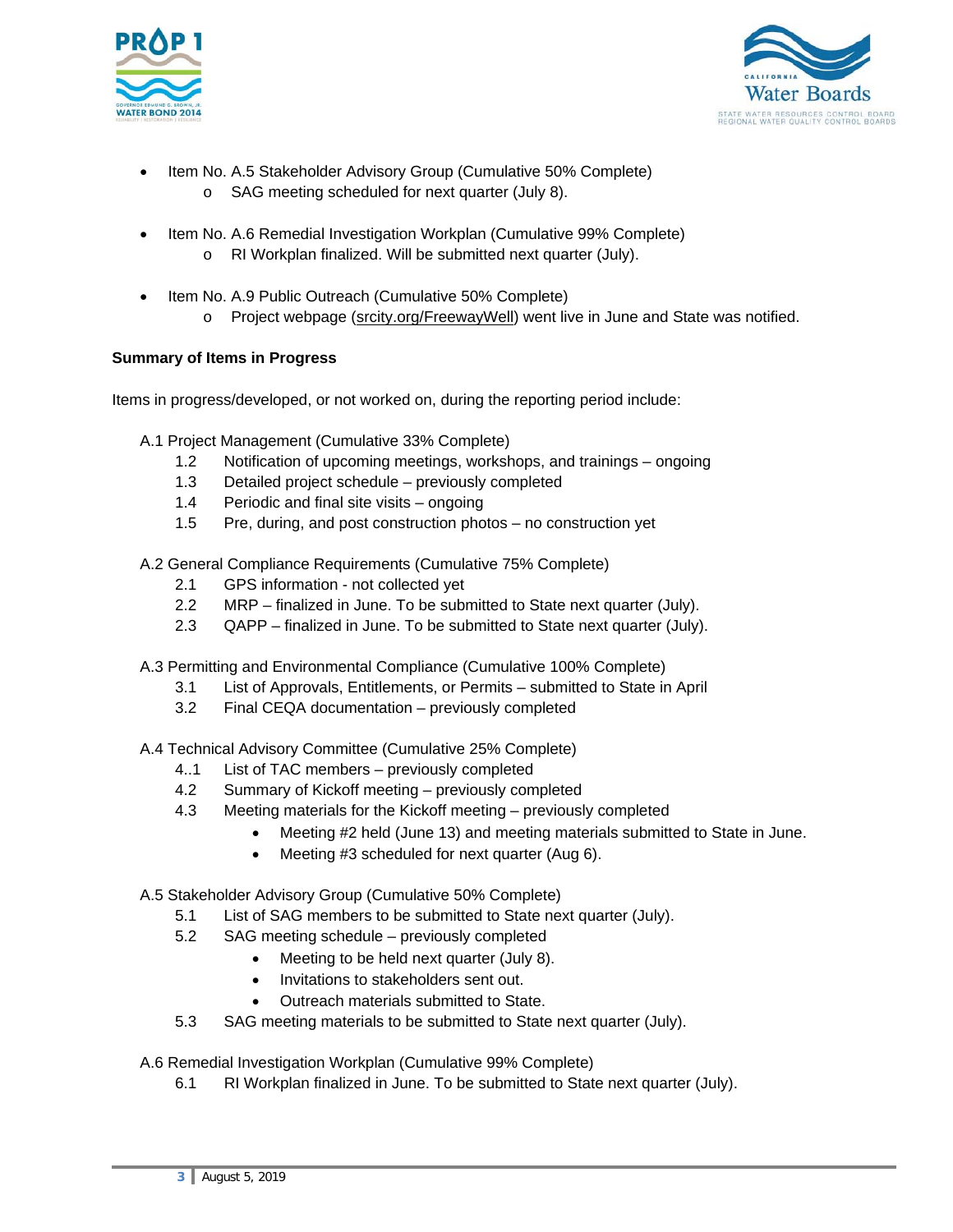



- A.7 Remedial Investigation Report (Cumulative 0% Complete)
	- 7.1.2 No workplan changes proposed to date.
	- 7.2 RI Report will be developed after investigation has been completed.
	- 7.2.3 Summary of Field Work Activities will be included in RI Report.
- A.8 Feasibility Study Report (Cumulative 0% Complete)
	- 8.1 Feasibility Study and Report will take place after the Remedial Investigation.
- A.9 Public Outreach (Cumulative 50% Complete)
	- 9.1 Project webpage went live in June and State was notified.
		- Outreach Materials were sent to 38 properties to invite them to participate in the Remedial Investigation (materials were previously submitted to State).
		- Outreach Materials were sent to three groups of people to invite them to join the SAG:
			- Property owners in the area whom we'd invited previously to participate (as observation well locations and land use site visits);
			- Responsible parties (Union Pacific Railroad and Bradley properties); and
			- The members of the Santa Rosa Plain Groundwater Sustainability Agency (SRP GSA) Advisory Committee.
		- SAG outreach materials will be submitted to the State next quarter (July).
		- Outreach letter mailed to 35 property owners, residents, and businesses within 500 feet of site to inform them of upcoming monitoring well construction activities (see Advance Project Notice in Appendix C).
	- 9.2 Public Meeting materials will be submitted to the State after the meeting is held next quarter at a publicly noticed Board of Public Utilities meeting to be held on August 1, 2019.

## **Summary of Work Completed to Date**

Due Date: The due dates in this column should be identical to the grant agreement due dates. If a date change is made through formal modification or amendment, then the revised date can be inserted once the change has been approved.

% of Work Complete: Cumulative percentage of work completed to date.

Date Submitted: For items of review that are submitted more than once (i.e., progress reports), please leave previous submittal dates on the table so that there is a list of dates within the box. If a draft item for review is submitted, write "draft" after the date.

| Work<br><b>Item</b> | <b>Items for Review</b>                                               | Due Date                   | % of Work<br>Completed | Date Submitted                      |
|---------------------|-----------------------------------------------------------------------|----------------------------|------------------------|-------------------------------------|
| 1.                  | <b>Project Management</b>                                             |                            |                        |                                     |
| 1.2                 | Notification of Upcoming Meetings,<br>Workshops, and Trainings        | Ongoing                    | 0%                     |                                     |
| 1.3                 | <b>Detailed Project Schedule</b>                                      | 60 Days after<br>Execution | 100%                   | 7/9/2018 draft<br>1/23/2019 revised |
| 1.4                 | Periodic and Final Site Visits                                        | As Needed                  | 20%                    | 1/16/2019 with TAC                  |
| 1.5                 | Pre-, During, and Post-Construction Photos                            | Ongoing                    | 0%                     |                                     |
| 2.7                 | General Compliance Requirements/Project Effectiveness and Performance |                            |                        |                                     |
| 2.1                 | <b>GPS Information</b>                                                | Ongoing                    | 0%                     |                                     |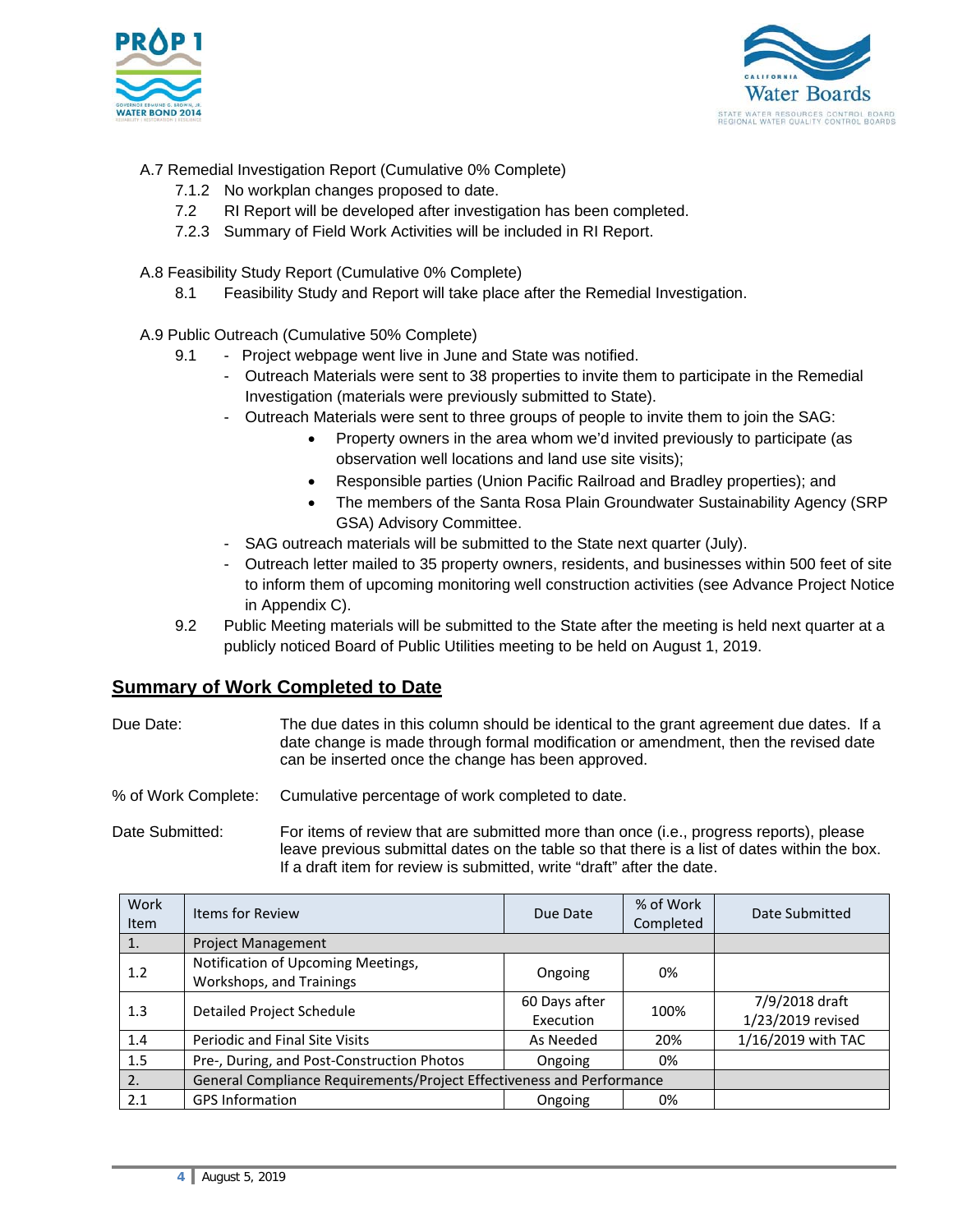



| Work<br>Item                 | Items for Review                                                             | Due Date                                       | % of Work<br>Completed | Date Submitted                                     |
|------------------------------|------------------------------------------------------------------------------|------------------------------------------------|------------------------|----------------------------------------------------|
| 2.2                          | Monitoring and Reporting Plan (MRP)                                          | April 2019                                     | 99%                    | 3/6/2019 draft<br>Final Next Qtr (7/1/19)          |
| 2.3                          | Quality Assurance Project Plan (QAPP)                                        | June 2019                                      | 99%                    | Draft 4/1/2019<br>Final Next Qtr (7/1/19)          |
| 3.                           | Permitting and Environmental Compliance                                      |                                                |                        |                                                    |
| 3.1                          | List of Approvals, Entitlements or Permits for<br>the Planning Project       | March 2019                                     | 100%                   | 4/8/2019                                           |
| 3.2                          | Final CEQA Documentation                                                     | Completed                                      | 100%                   | Completed prior to<br>contract signatures          |
| 4.                           | Technical Advisory Committee (TAC)                                           |                                                |                        |                                                    |
| 4.1                          | List of TAC Members                                                          | 90 Days after<br>Execution                     | 100%                   | 1/16/2019                                          |
| 4.2                          | <b>Summary of Kickoff Meeting</b>                                            | Ongoing                                        | 100%                   | 1/16/2019                                          |
| 4.3                          | Agendas, Meeting Minutes, and Sign-In<br>Sheet(s)                            | 90 Days after<br>Execution                     | 30%                    | 1st mtg 1/16/2019<br>2 <sup>nd</sup> mtg 6/13/2019 |
| 5.                           | Stakeholder Advisory Group (SAG)                                             |                                                |                        |                                                    |
| 5.1                          | List of SAG Members                                                          | June 2019                                      | 0%                     | Next Qtr (July)                                    |
| 5.2.1                        | <b>SAG Meeting Schedule</b>                                                  | June 2019                                      | 100%                   | 6/13/2019                                          |
| 5.2.2                        | Meeting Materials, Summary of Feedback and<br>Comments, and Sign-In Sheet(s) | Ongoing                                        | 0%                     | Next Qtr (July)                                    |
| 6.                           | Remedial Investigation Workplan                                              |                                                |                        |                                                    |
| 6.1                          | Remedial Investigation Workplan                                              | April 2019                                     | 99%                    | Draft 2/26/2019<br>Final Next Qtr (7/1/19)         |
| 7.                           | Remedial Investigation Reporting                                             |                                                |                        |                                                    |
| 7.1.2                        | Proposed Changes from Approved Workplan(s)                                   | As Needed                                      | 0%                     |                                                    |
| 7.2.                         | Remedial Investigation Report                                                | August 2020                                    | 0%                     |                                                    |
| 7.2.3                        | Summary of Field Work Activities                                             | August 2020                                    | 0%                     |                                                    |
| 8.                           | <b>Feasibility Study Report</b>                                              |                                                |                        |                                                    |
| 8.1                          | <b>Feasibility Study Report</b>                                              | January 2021                                   | 0%                     |                                                    |
| 9.                           | <b>Public Outreach</b>                                                       |                                                |                        |                                                    |
| 9.1                          | Outreach Material and Web Links                                              | <b>July 2019</b>                               | 50%                    | Webpage: 6/11/2019                                 |
| 9.2                          | Workshop Materials, Sign-in Sheet(s) and Photo<br>Documentation              | September<br>2019                              | 0%                     | Next Qtr (August)                                  |
| <b>EXHIBIT A-5 REPORTING</b> |                                                                              |                                                |                        |                                                    |
| (a)                          | <b>Progress Reports</b>                                                      | Quarterly                                      | 10%                    | Rpt #1 draft 4/22/2019<br>Rpt #1 final 5/14/2019   |
| (b)                          | As Needed Information or Reports                                             |                                                | 0%                     |                                                    |
| (c)                          | <b>Final Reports</b>                                                         |                                                | 0%                     |                                                    |
| (c)(1)                       | Draft Final Project Report                                                   | Jan. 31, 2021                                  | 0%                     |                                                    |
| (c)(2)                       | <b>Final Project Report</b>                                                  | March 31, 2021                                 | 0%                     |                                                    |
| (c)(3)                       | <b>Final Project Summary</b>                                                 | <b>Before Final</b><br>Disbursement<br>Request | 0%                     |                                                    |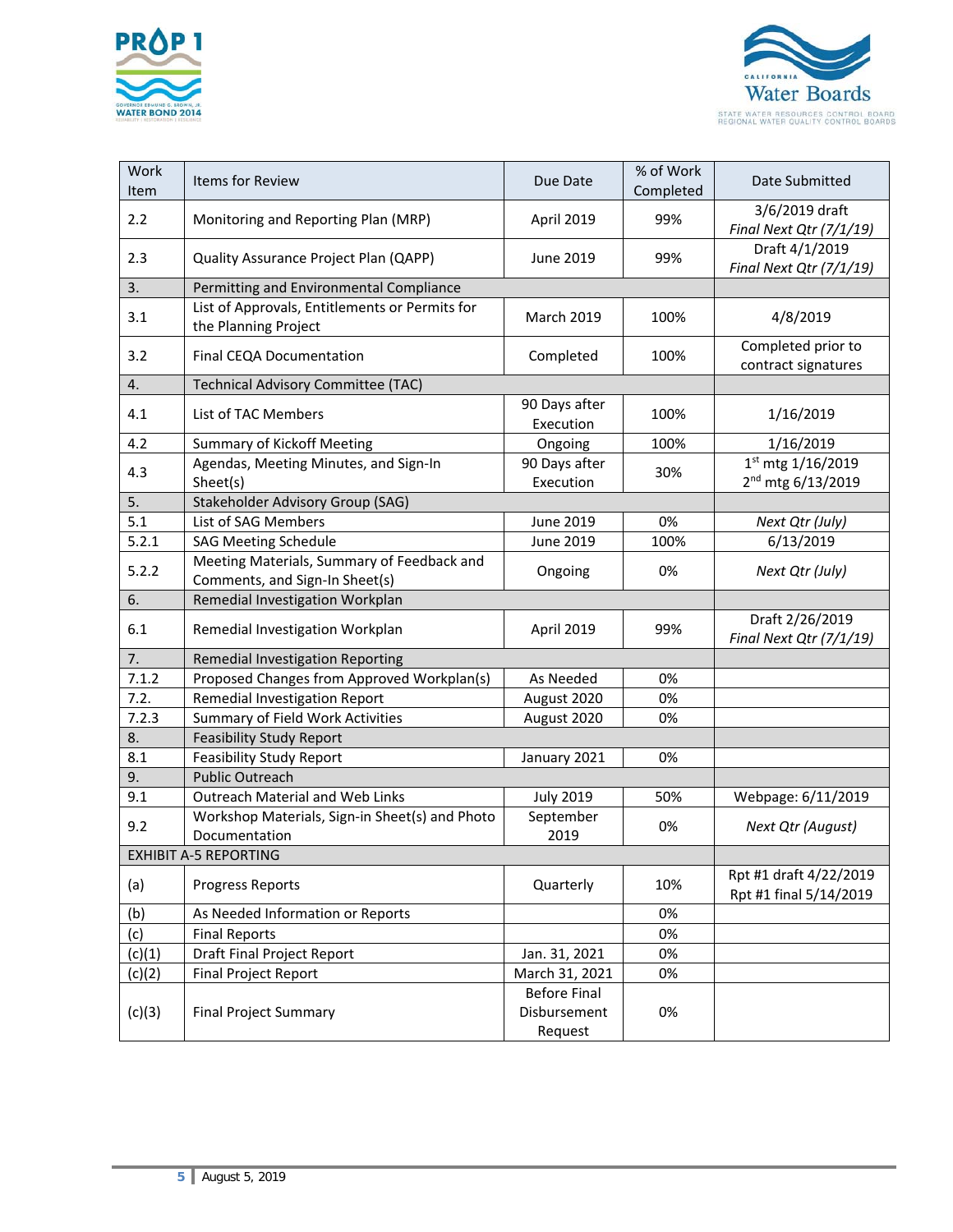



**Appendix A**  Photo Documentation for Quarter (Add photos, as necessary.)

None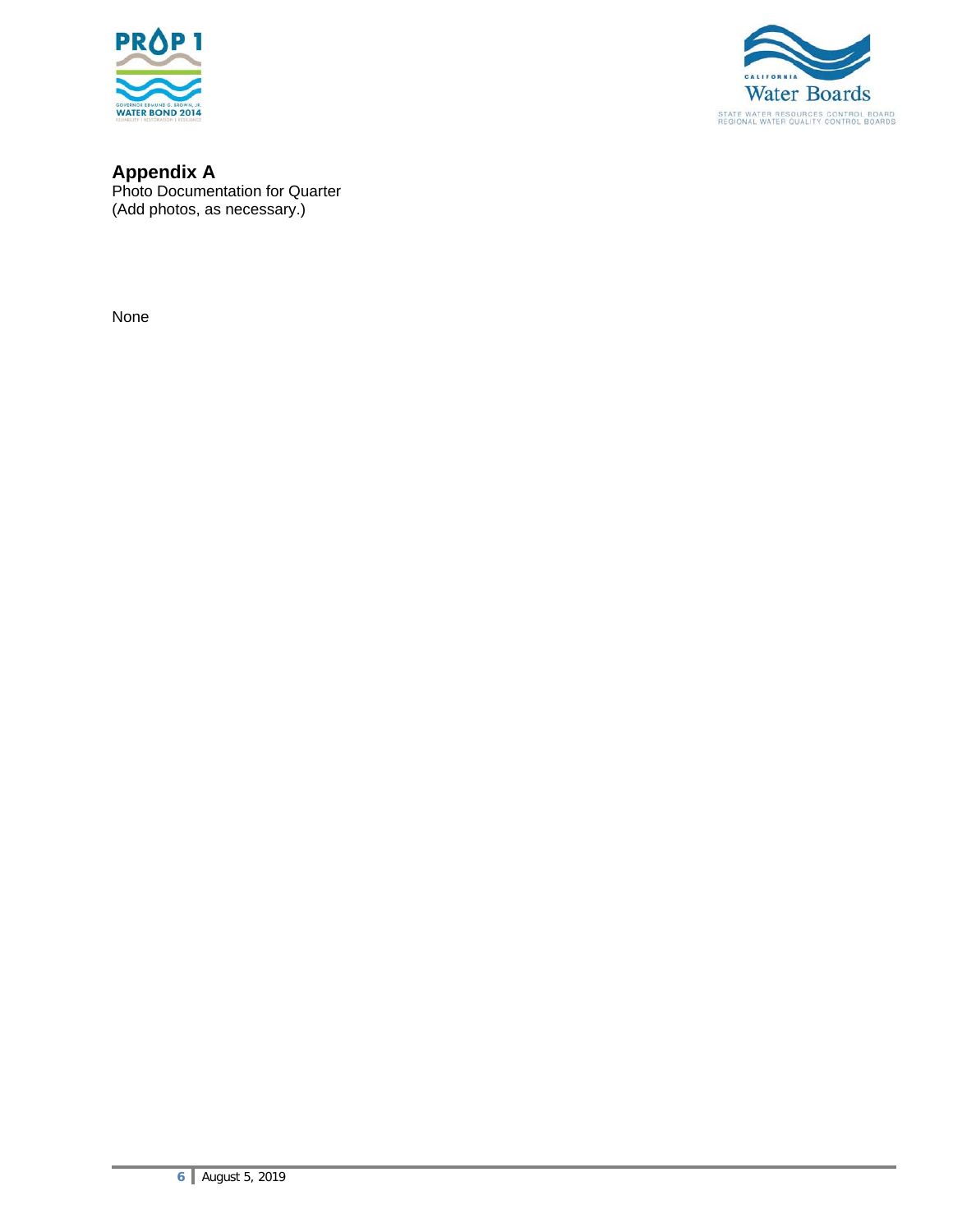



**Appendix B**  (Add sigh-in sheets, meeting materials, additional reports, etc.)

None

Previously submitted to State this quarter

- Budget amendment
- Revised draft MRP
- Revised draft QAPP
- List of Approvals, Entitlements, or Permits
- TAC Meeting #2 meeting materials
- Revised draft RI Workplan